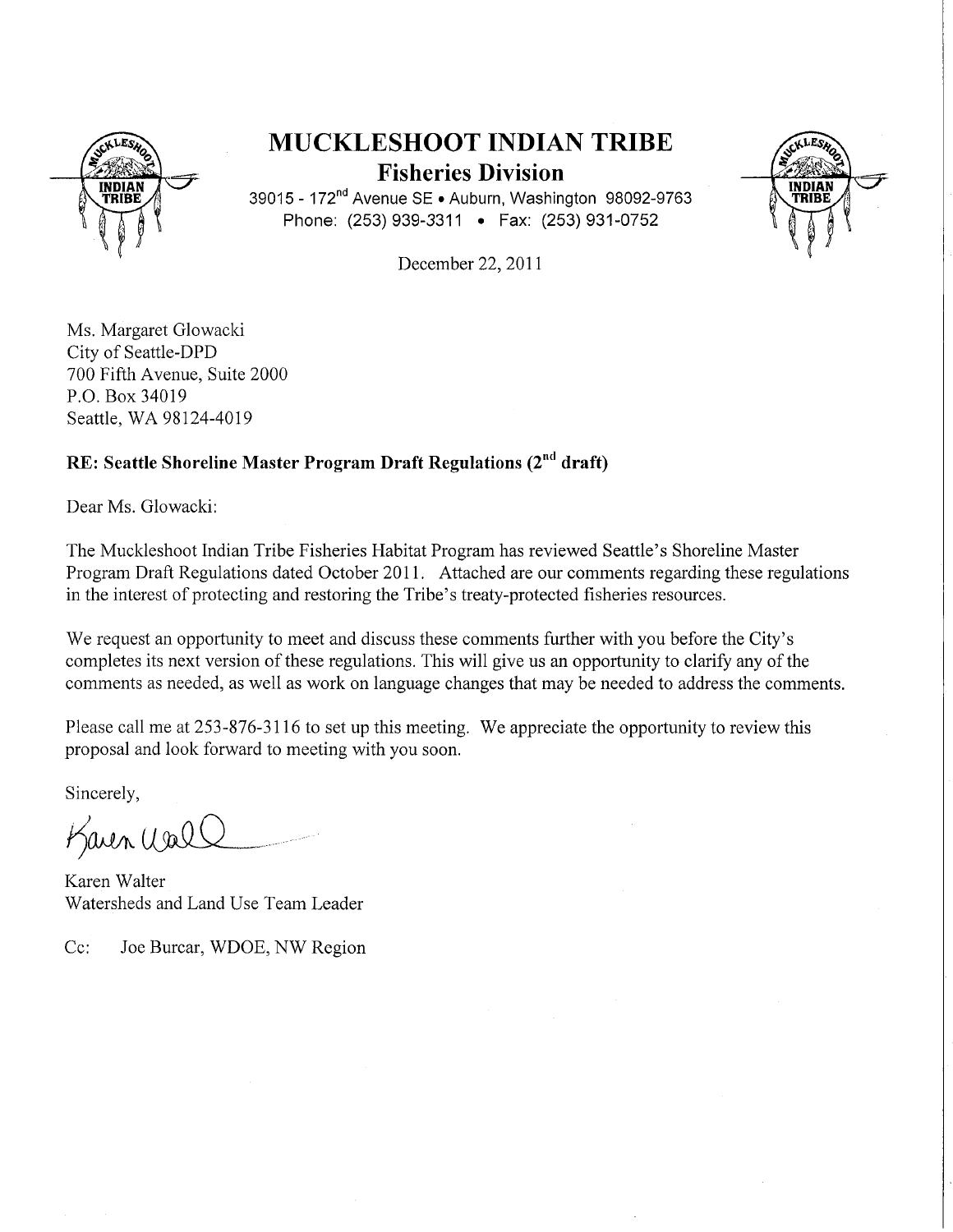### Comments to the Shoreline Master Program Regulations-Second Draft, October 2011

#### General comments

1. Aquaculture should be allowed in all shoreline designations. It is a priority use under the Shoreline Management Act and important for the Tribe's fisheries programs. Under the draft rules, aquaculture is only allowed as a conditional use in the UC; UG; UH; UI; UM designations. It is prohibited in the remaining designations. It is important to note that aquaculture facilities and activities can be as small as individual incubators or egg boxes per the City's SMP rule definitions section; there is no difference in size or scale. Aquaculture may be needed to restore fish and shellfish populations, as well as, for mitigation purposes; therefore, it should be allowed in all areas. The scale, type, species issues can be addressed through a conditional use permitting process.

2. We request the opportunity for Muckleshoot Indian Tribe Fisheries Division (MITFD) review of all shoreline applications proposed within the City of Seattle when deemed complete by the City regardless of whether they qualify for shoreline exemptions, variances, or substantial development permits. The MITFD needs to receive notification of shoreline projects that could affect the Tribe's treaty protected fisheries resources regardless of shoreline permit type prior to permit approvaL.

3. The rules should include standards for boatsheds that regulate their location, their structural elements (i.e. roofing, lighting, etc), the extent of overwater coverage, the activities that can be conducted within them, and the amount of total moorage allowed. In addition, the rules should address standards for the relocation of boatsheds.

4. Floating homes and house barges should be restricted from having live aboard residents on any vessels moored at these structures.

5. House barges should also be regulated to reduce the number, type (i.e. adding outboards and steerage to create a vessel vs. house barge), location, and ensure that water quality is not degraded where these structures are allowed.

#### Specific comments by section and page number

1. The rules should clarify the type of shoreline permit need for the removal of aquatic noxious weeds using non-chemical methods. Only the use of chemicals for this purpose is defined in the shoreline exemption section on page 15.

2. Section 23.60.122.D.2, pages 30-31. Generally we support the concept of habitat units based on best available science to determine project impacts and mitigation needs. As referenced on this page, please clarify how the habitat units specified in this subsection were determined.

## 3. Section 23.60.152, General development

Please include a hierarchy of moorage types that have the fewest impacts up to the greatest. For example, mooring buoys instead of docks/piers vs. joint or community docks/piers vs. individual docks/piers above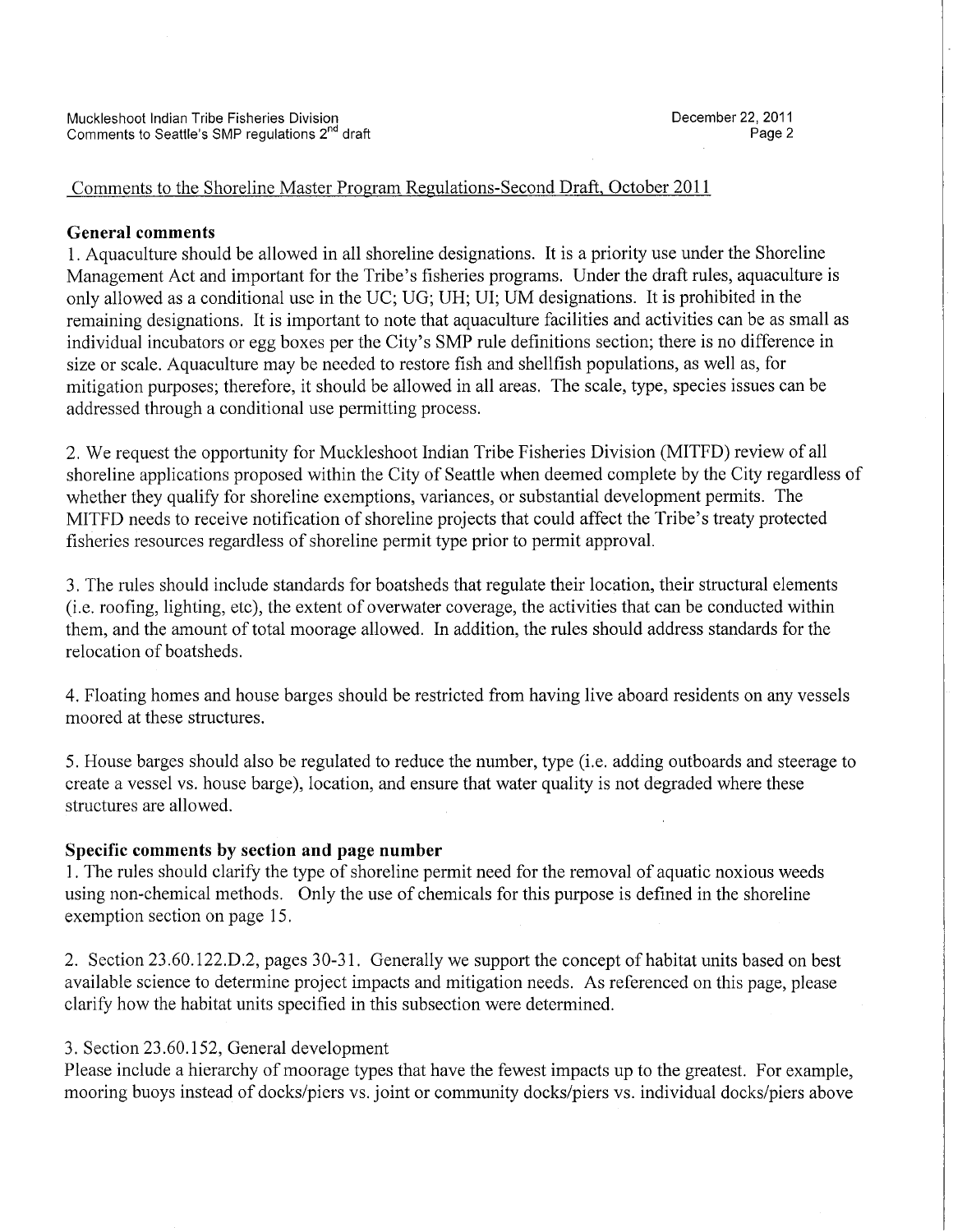water on piles and individual docks/piers on floats for fresh and saltwater areas.

4. Section 23.60.152.P, page 35. Artificial night-time lighting on all structures within the regulated shoreline should avoid spiling over the built structures and lighting water surfaces. In addition, nighttime lighting should avoid reflecting back to the night sky. Both of these conditions are contributing to predation of juvenile salmon currently and should be avoided in cases of new and redeveloped areas to the fullest extent possible.

5. Section 23. 60.160.A.2.a, page 41. For inventory and impact assessment purposes, the area to assess should be expanded to include all waterbodies within 200 feet of the proposed action or action area. As the rule is currently written, only areas within 25 feet of the lot line are assessed, which may result in missing impacts to affected waterbodies and their buffers.

6. Section 23. 60.160.B,1. Priority Saltwater habitat, page 42. We recommend the following edits to this section:

- B. Priority saltwater habitat§.
- 1. The following are designated as priority saltwater habitat:
- a. kelp beds;
- b. native eelgrass beds;
- c. spawning and holding areas for forage fish, such as herring, smelt and sandlance;
- d. Areas with existing or potential subsistence, commercial and recreational shellfish beds;
- e. mudflats;
- f. intertidal habitats with native vascular plants;
- g. areas with which WDFW priority species have a primary association; and.
- h. habitat designated as priority salt water habitat by the Director under 25.09.200.E.

These edits are provided to better protect native species in these areas and to allow activities to manage and control non-native species. Areas that have the potential to provide subsistence, commercial or recreational shellfish uses should also be identified, protected and restored.

7. Section 23.60.160.B.3.c, page 42. The words "and federally-recognized Indian Tribes" should be added after the word "state" in line 26.

8. Section 23.60. 160.B.5, page 43. Please clarify this exemption for priority salt water habitats and anadromous salmon migration habitat.

9. Please clarify if the piers associated with floating homes must also meet the pier standards in Section 23.60.187 or just the standards in Section 23.60.202. We recommend that the most stringent standards should apply that keep floating homes piers to the minimum necessary.